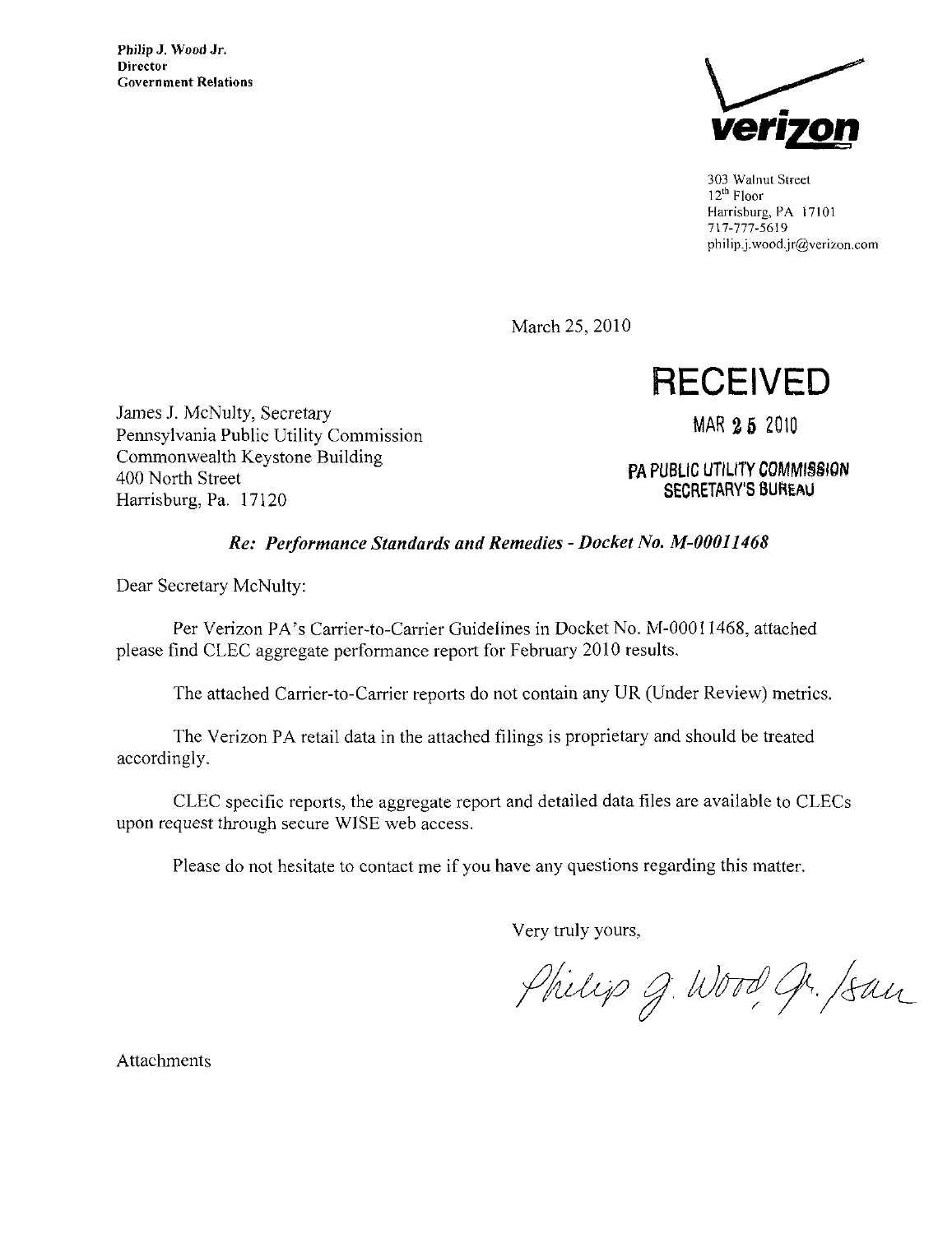## CONFIDENTIAL/PROPRIETARY **MATERIAL FOLLOWS:**

## NO SCANNED IMAGE AVAILABLE

 $\bar{r}_1$